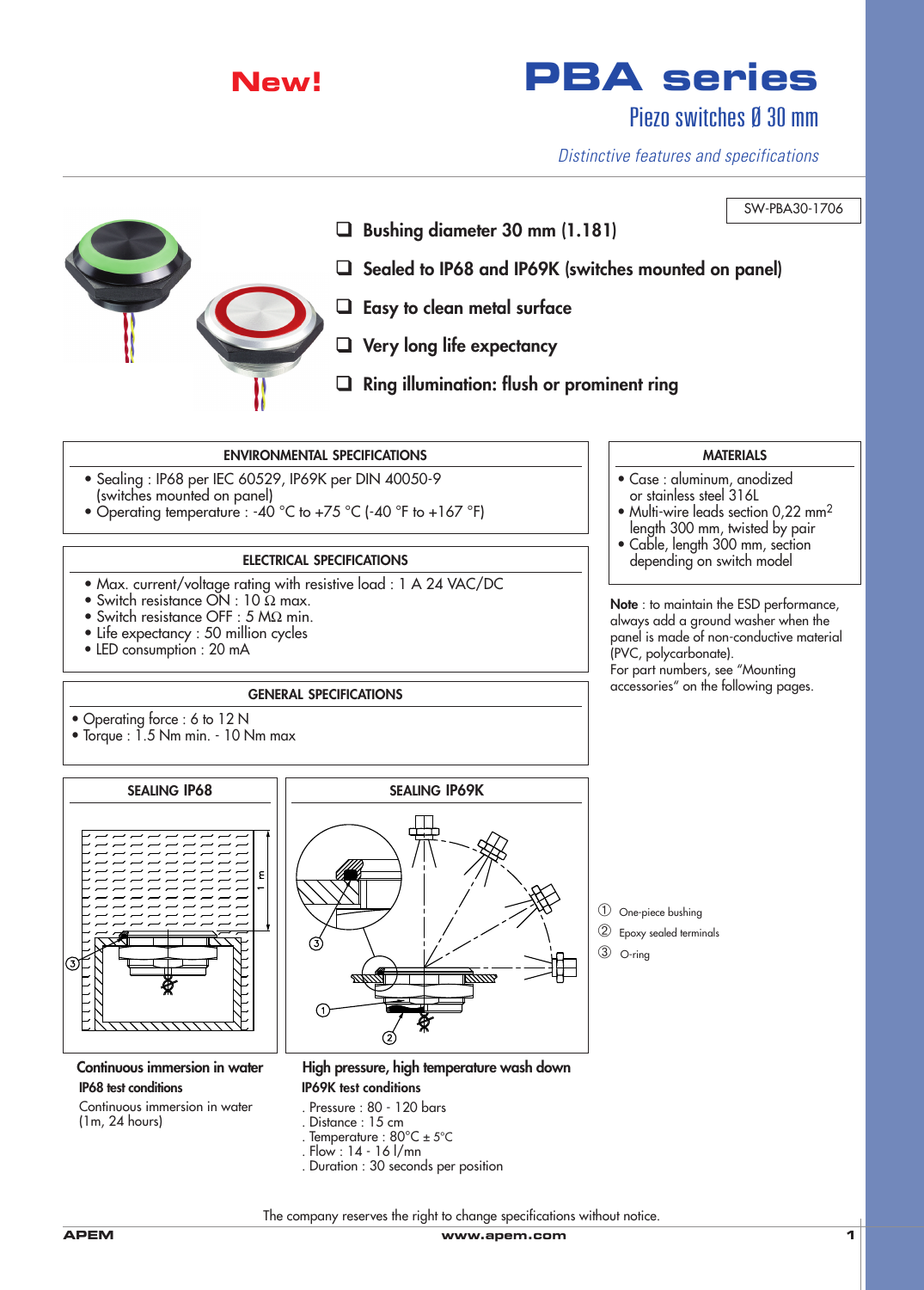



*0 = open output*

# **Wiring diagrams**

|              | Non-illuminated                                                    | LED *                                                                                         | 2 LEDs                                                                                     | 3 LED <sub>s</sub>                                                     |
|--------------|--------------------------------------------------------------------|-----------------------------------------------------------------------------------------------|--------------------------------------------------------------------------------------------|------------------------------------------------------------------------|
| Momentary NO | --------------------<br>$-$ RED<br>–<br>- RED<br>----------------- | $\leftarrow$ RED<br>$\leftarrow$ RED<br>~⊐<br><u> 1. – – – – – – – – – – – –</u><br>----<br>C | ----------------------<br>$-$ RED<br>$-$ RED<br>$r \rightarrow$<br>B<br><b>B</b><br>Α<br>А | · RED<br>$-$ RED<br>$\rightarrow$<br>⊷<br>∼<br>B A<br>B<br>B<br>A<br>A |

**Legend** :  $C =$  yellow,  $D =$  blue,  $B =$  black,  $A =$  same colour as LED  $*$  LED colour is indicated by the bottom of the product. \* LED colour is indicated by the bottom of the GREEN CONTRACTOR CONTRACTOR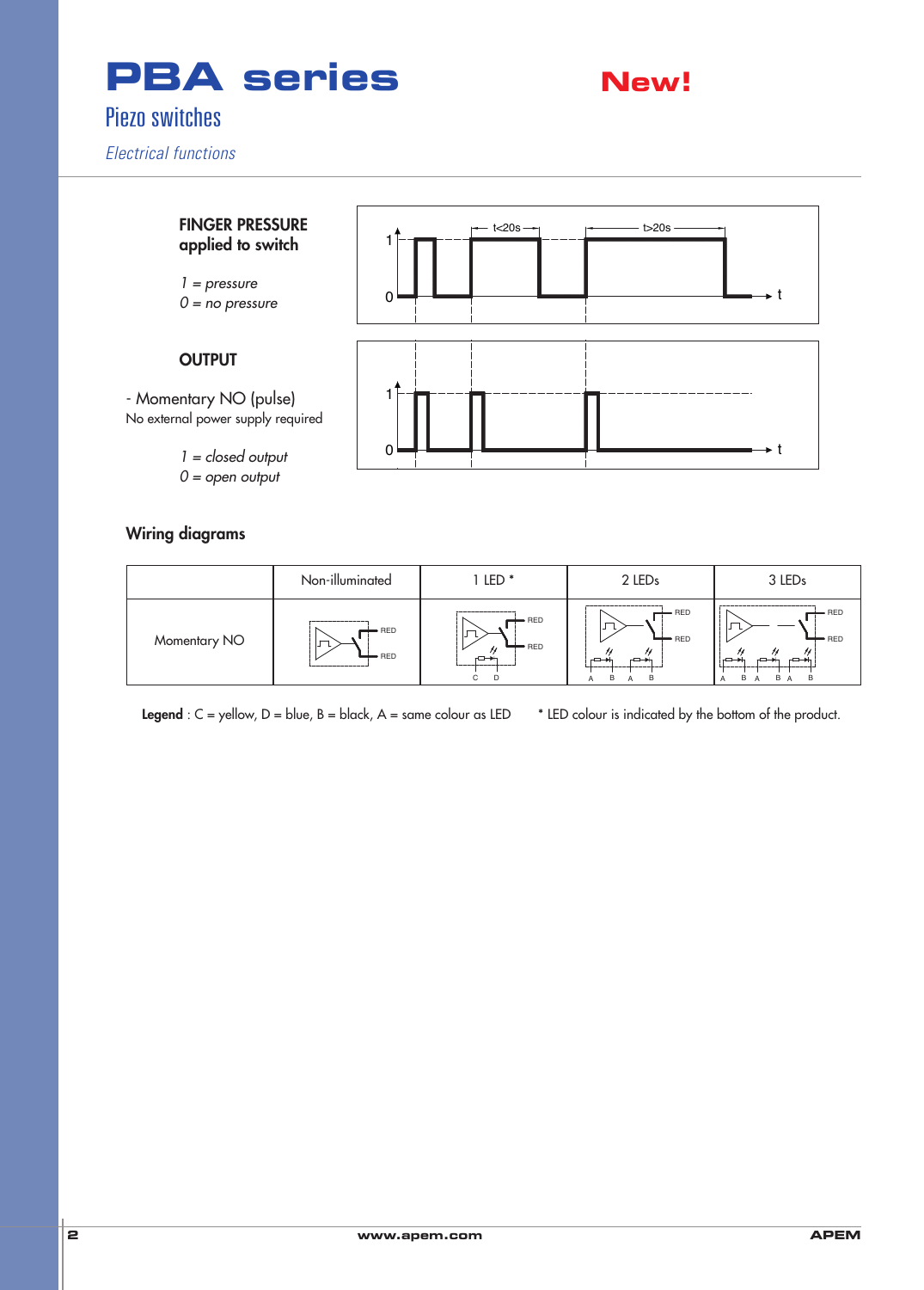

# Piezo switches Ø 30 mm

*Overview*



*For options not listed above, please contact APEM.*

**Dimensions** : First dimensions are in mm while inches are shown as bracketed numbers.



 $\circledcirc$ 

**NOTICE** : please note that not all combinations of above numbers are available. Refer to the following pages for further information.

**Mounting accessories** : standard hardware supplied :1 hex nut U6730 (36 mm ac. flats) and 1 O-ring. Always add a ground washer U7340 when the panel is non-conductive (PVC, polycarbonate).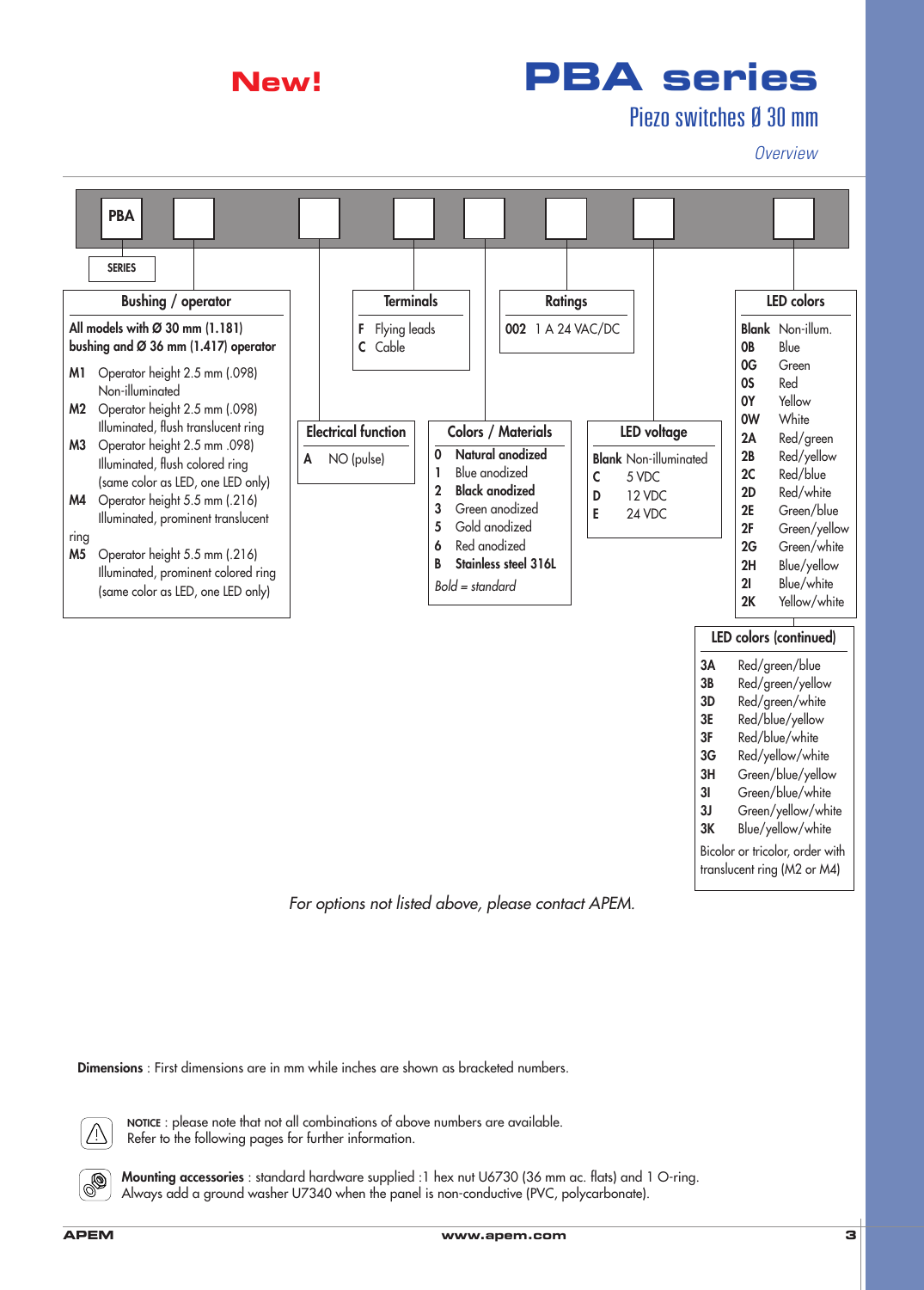

# Piezo switches Ø 30 mm

*Illuminated or non-illuminated*



**Wire colours** : see "Wiring diagrams" on previous pages.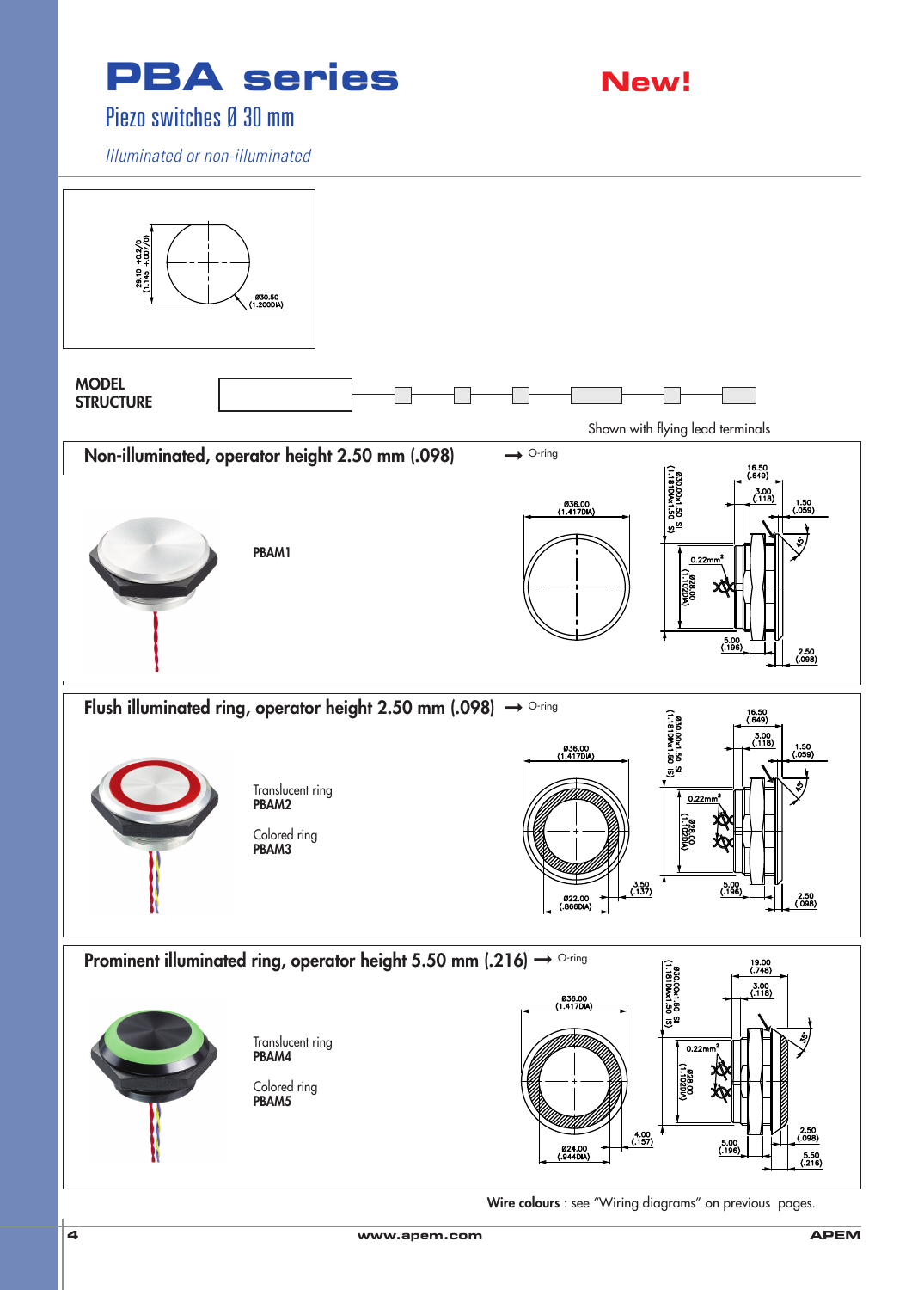

# **New! PBA series**

Piezo switches Ø 30 mm

*Options*